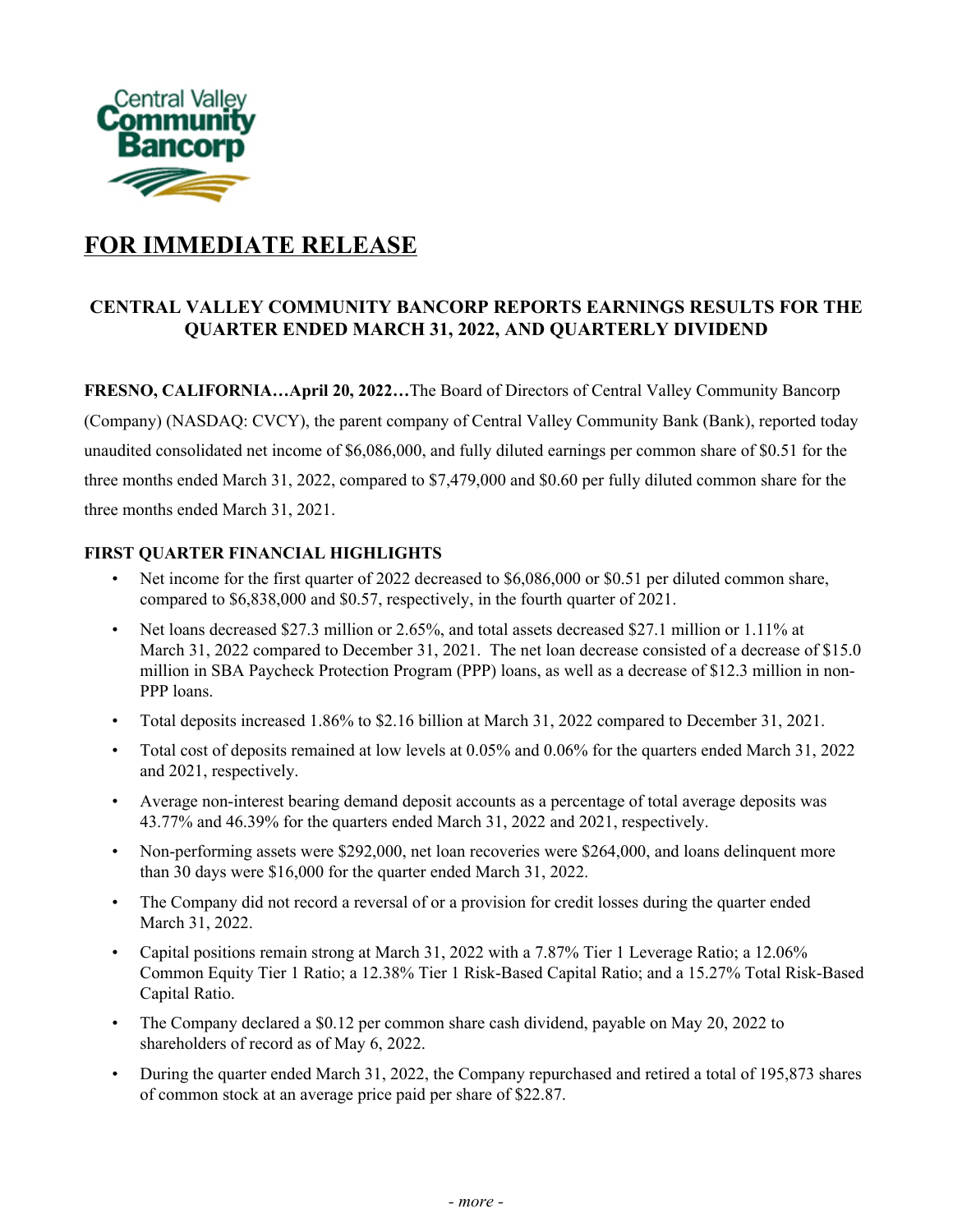"The Company's financial results reflect the impact of the interest rate increases during the quarter. An increasing rate environment positively influences our overall financial performance," said James J. Kim, President & CEO. "We thank our team for their continued success in the marketplace – both in relation to new relationships and a strong pipeline of prospects going forward. Additionally, our Company continues to attract great bankers as evidenced by our recently announced addition to our executive management team, Jeff Martin, Executive Vice President, Market Executive. We're excited that he will be leading our Northern region and helping us attract additional great bankers and clients," concluded Kim.

 Net income for the three months ended March 31, 2022 decreased 18.63%, compared to the three months ended March 31, 2021, driven by no reversal of provision for credit losses, a decrease in loan placement fees, an increase in non-interest expense, partially offset by an increase in net interest income, an increase in interchange fees, an increase in net realized gains on sales and calls of investment securities, an increase in service charge income, and a decrease in the provision for income taxes. During the three months ended March 31, 2022, the Company recorded no provision for credit losses, compared to a \$1,800,000 reversal of provision during the three months ended March 31, 2021. Net interest income before the reversal of provision for credit losses for the three months ended March 31, 2022 was \$17,597,000, compared to \$17,555,000 for the three months ended March 31, 2021, an increase of \$42,000 or 0.24%. The impact to interest income from the accretion of the loan marks on acquired loans was \$222,000 and \$173,000 for the three months ended March 31, 2022 and 2021, respectively. In addition, net interest income before the reversal of provision for credit losses for the three months ended March 31, 2022 was impacted by approximately \$286,000 in loan prepayment penalties, as compared to \$430,000 for the three months ended March 31, 2021. Excluding the loan mark accretion and prepayment penalties, net interest income for the three months ended March 31, 2022 increased by \$137,000 compared to the three months ended March 31, 2021.

 During the three months ended March 31, 2022, the Company's shareholders' equity decreased \$56,185,000, or 22.67%, compared to December 31, 2021. The decrease in shareholders' equity was driven by the decrease in unrealized gains on available-for-sale (AFS) securities, and share repurchases, offset by the retention of earnings, net of dividends paid.

 Return on average equity (ROE) for the three months ended March 31, 2022 was 10.51%, compared to 12.17% for the three months ended March 31, 2021. The decrease in ROE reflects the decrease in net income, notwithstanding the decrease in average shareholders' equity compared to the prior year. The Company declared and paid \$0.12 and \$0.11 per share in cash dividends to holders of common stock during the years ended March 31, 2022 and 2021, respectively. Return on average assets (ROA) was 0.99% for the three months ended March 31, 2022 and 1.42% for the three months ended March 31, 2021. This decrease was due to the decrease in net income. During the three months ended March 31, 2022, the Company's total assets decreased 1.11%, and total liabilities increased 1.32%, compared to December 31, 2021.

 Non-performing assets decreased by \$654,000, or 69.13%, to \$292,000 at March 31, 2022, compared to \$946,000 at December 31, 2021. During the three months ended March 31, 2022, the Company recorded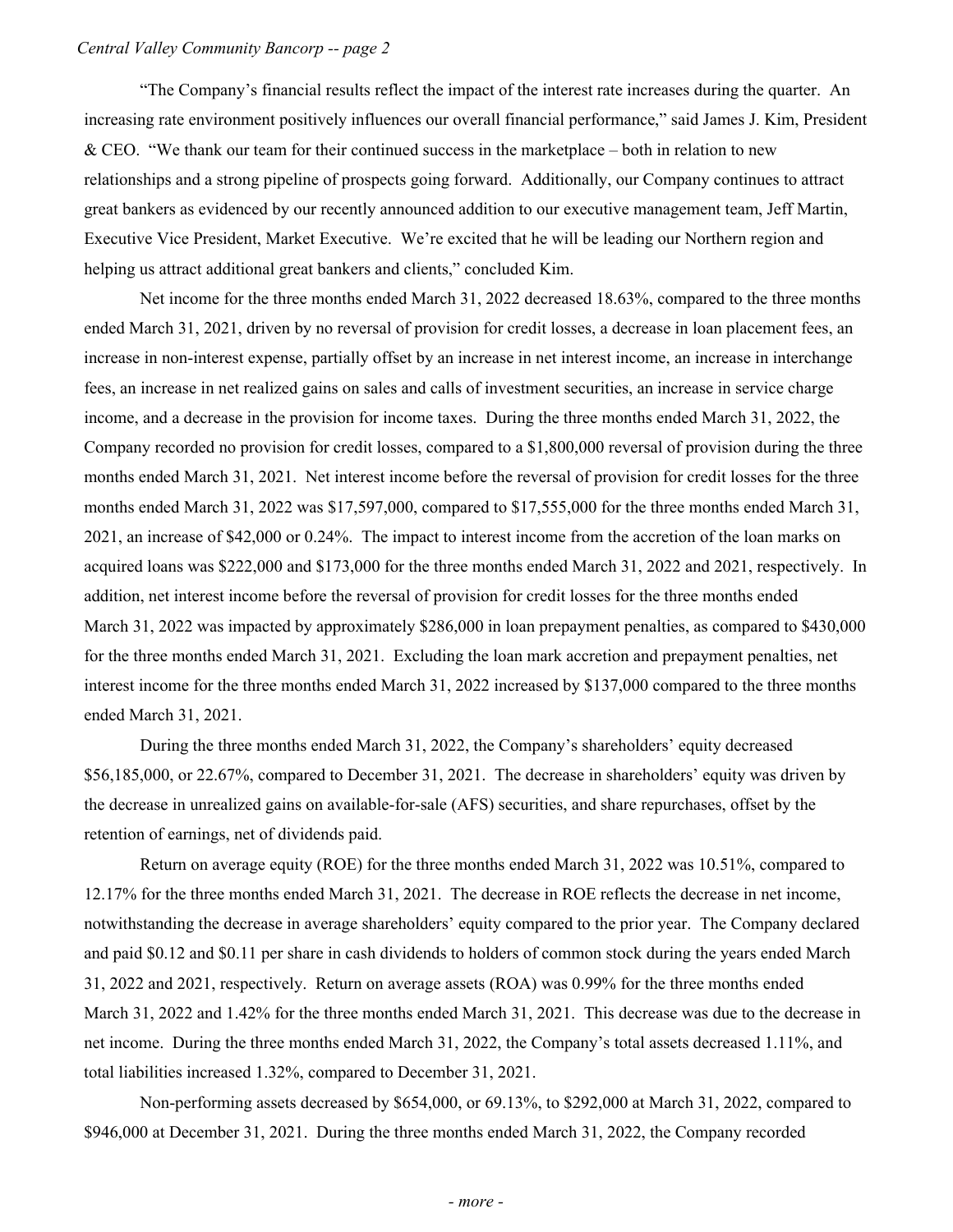\$264,000 in net loan recoveries, compared to \$941,000 for the three months ended March 31, 2021. The net charge-off (recovery) ratio, which reflects annualized net charge-offs (recoveries) to average loans, was (0.10)% for the three months ended March 31, 2022, compared to (0.35)% for the same period in 2021. Total non- performing assets were 0.01% and 0.04% of total assets as of March 31, 2022 and December 31, 2021, respectively.

 The Company's net interest margin (fully tax equivalent basis) was 3.19% for the three months ended March 31, 2022, compared to 3.76% for the three months ended March 31, 2021. The decrease in net interest margin in the period-to-period comparison resulted from the decrease in the yield on the Company's loan portfolio, the decrease in the effective yield on average investment securities, and the increase on the cost of interest bearing liabilities, offset by the increase in the effective yield on interest earning deposits in other banks and Federal Funds sold.

 For the three months ended March 31, 2022, the effective yield on average total earning assets decreased 53 basis points to 3.29% compared to 3.82% for the three months ended March 31, 2021, while the cost of average total interest-bearing liabilities increased to 0.19% for the three months ended March 31, 2022 as compared to 0.12% for the three months ended March 31, 2021. Over the same periods, the cost of average total deposits decreased to 0.05% for the three months ended March 31, 2022 compared to 0.06% for the same period in 2021.

 For the three months ended March 31, 2022, the Company's average investment securities, including interest-earning deposits in other banks and Federal funds sold, totaled \$1,267,880,000, an increase of \$411,248,000, or 48.01%, compared to the three months ended March 31, 2021. The effective yield on average investment securities, including interest-earning deposits in other banks and Federal funds sold, decreased to 2.02% for the three months ended March 31, 2022, compared to 2.07% for the three months ended March 31, 2021.

 Total average loans (including nonaccrual), which generally yield higher rates than investment securities, decreased \$63,163,000 to \$1,017,689,000 for the three months ended March 31, 2022 from \$1,080,852,000 for the three months ended March 31, 2021. The effective yield on average loans decreased to 4.85% for the three months ended March 31, 2022, compared to 5.18% for the three months ended March 31, 2021. Total average PPP loans, which have a 1.00% interest rate in addition to loan fees, were \$11,329,000 for the three months ended March 31, 2022 as compared to \$178,956,000 at March 31, 2021. Excluding PPP loans from total average loans, the effective yield on average loans for the three months ended March 31, 2022 and 2021 was 4.87% and 5.11%, respectively.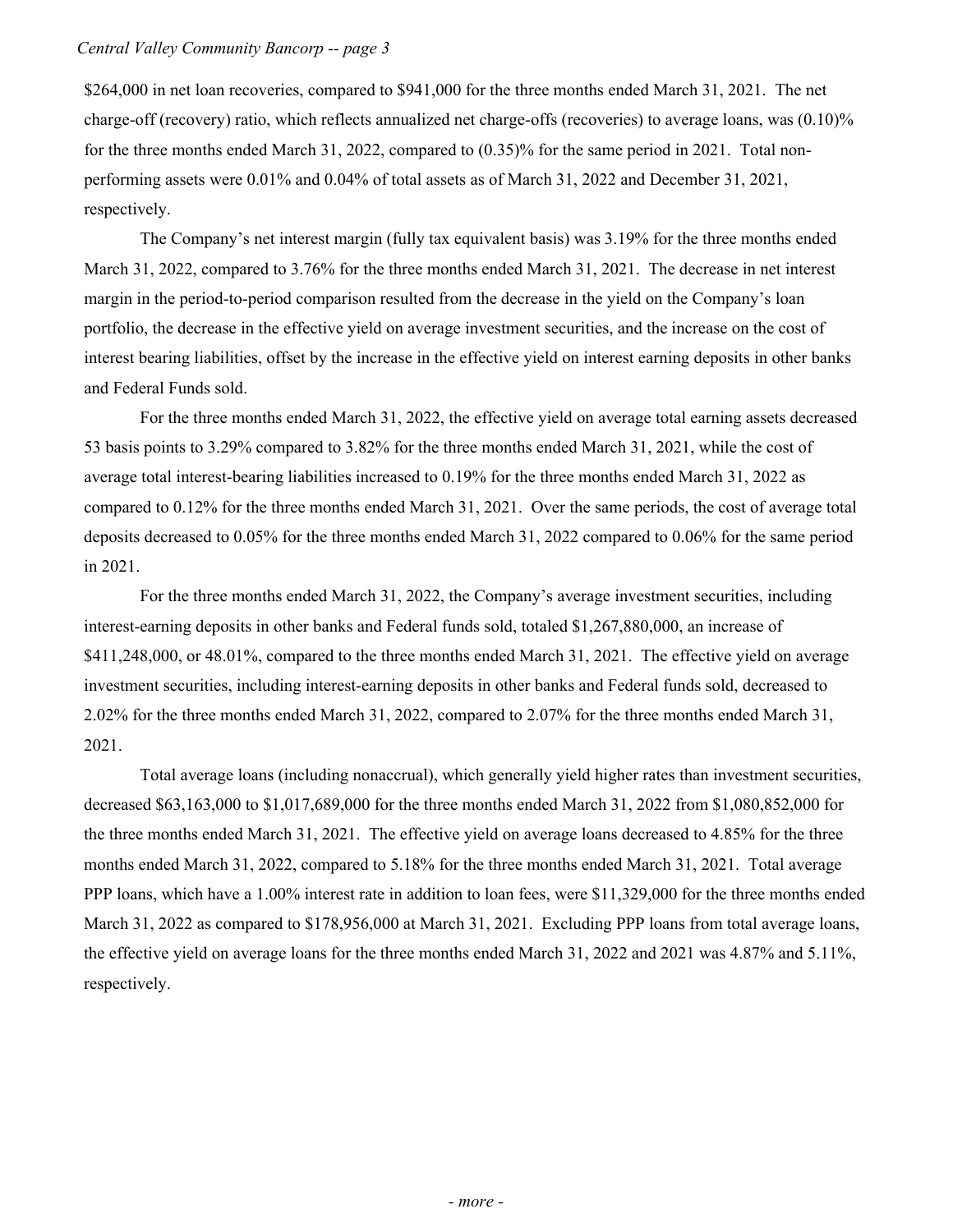The following table shows the Company's outstanding loan portfolio as of March 31, 2022 and December 31, 2021.

| Loan Type (dollars in thousands)              | March 31,<br>2022 | % of Total<br>Loans | December<br>31, 2021 | % of Total<br>Loans |  |
|-----------------------------------------------|-------------------|---------------------|----------------------|---------------------|--|
| <b>Commercial:</b>                            |                   |                     |                      |                     |  |
| Commercial and industrial                     | 116,927<br>\$     | 11.6 $%$ \$         | 136,847              | 13.2 %              |  |
| Agricultural production                       | 32,045            | $3.2 \%$            | 40,860               | 3.9%                |  |
| Total commercial                              | 148,972           | 14.8 %              | 177,707              | 17.1 %              |  |
| <b>Real estate:</b>                           |                   |                     |                      |                     |  |
| Owner occupied                                | 204,272           | $20.2 \%$           | 212,234              | 20.4 %              |  |
| Real estate construction and other land loans | 73,358            | $7.2 \%$            | 61,586               | 5.9 %               |  |
| Commercial real estate                        | 375,017           | 37.2 %              | 369,529              | 35.6 %              |  |
| Agricultural real estate                      | 94,462            | $9.3\%$             | 98,481               | $9.5\%$             |  |
| Other real estate                             | 25,351            | $2.5 \%$            | 26,084               | $2.5 \%$            |  |
| Total real estate                             | 772,460           | 76.4 %              | 767,914              | 73.9 %              |  |
| <b>Consumer:</b>                              |                   |                     |                      |                     |  |
| Equity loans and lines of credit              | 54,706            | 5.4 %               | 55,620               | 5.4 %               |  |
| Consumer and installment                      | 34,825            | $3.4\%$             | 36,999               | $3.6\%$             |  |
| Total consumer                                | 89,531            | 8.8 %               | 92,619               | $9.0\%$             |  |
| Net deferred origination fees                 | 1,079             |                     | 871                  |                     |  |
| Total gross loans                             | 1,012,042         | 100.0 %             | 1,039,111            | 100.0 %             |  |
| Allowance for credit losses                   | (9,864)           |                     | (9,600)              |                     |  |
| Total loans                                   | \$1,002,178       |                     | \$1,029,511          |                     |  |

The following table shows the Company's loan portfolio allocated by management's internal risk ratings:

| <b>Loan Risk Rating (In thousands)</b> |    | <b>March 31, 2022</b> |  | <b>December 31, 2021</b> | <b>March 31, 2021</b> |
|----------------------------------------|----|-----------------------|--|--------------------------|-----------------------|
| Pass                                   | S  | 960,323               |  | 988,855                  | 1,019,829             |
| Special mention                        |    | 39,901                |  | 40,845                   | 39,406                |
| Substandard                            |    | 10,739                |  | 8,540                    | 34,276                |
| Doubtful                               |    |                       |  |                          |                       |
| Total                                  | S. | 1,010,963             |  | 1,038,240                | 1,093,511             |
|                                        |    |                       |  |                          |                       |

 Based on the Company's capital levels, conservative underwriting policies, low loan-to-deposit ratio, loan concentration diversification, and suburban geographical marketplace, management expects to be able to manage the economic risks and uncertainties associated with the COVID-19 pandemic and remain adequately capitalized.

 At March 31, 2022, the allowance for credit losses was \$9,864,000, compared to \$9,600,000 at December 31, 2021, a net increase of \$264,000 reflecting the net recoveries during the period. The Company is not required to implement the provisions of the CECL accounting standard until January 1, 2023, and is continuing to account for the allowance for credit losses under the incurred loss model. The allowance for credit losses as a percentage of total loans was 0.97% and 0.92% as of March 31, 2022 and December 31, 2021, respectively. Total loans include loans acquired in the acquisitions of Folsom Lake Bank on October 1, 2017,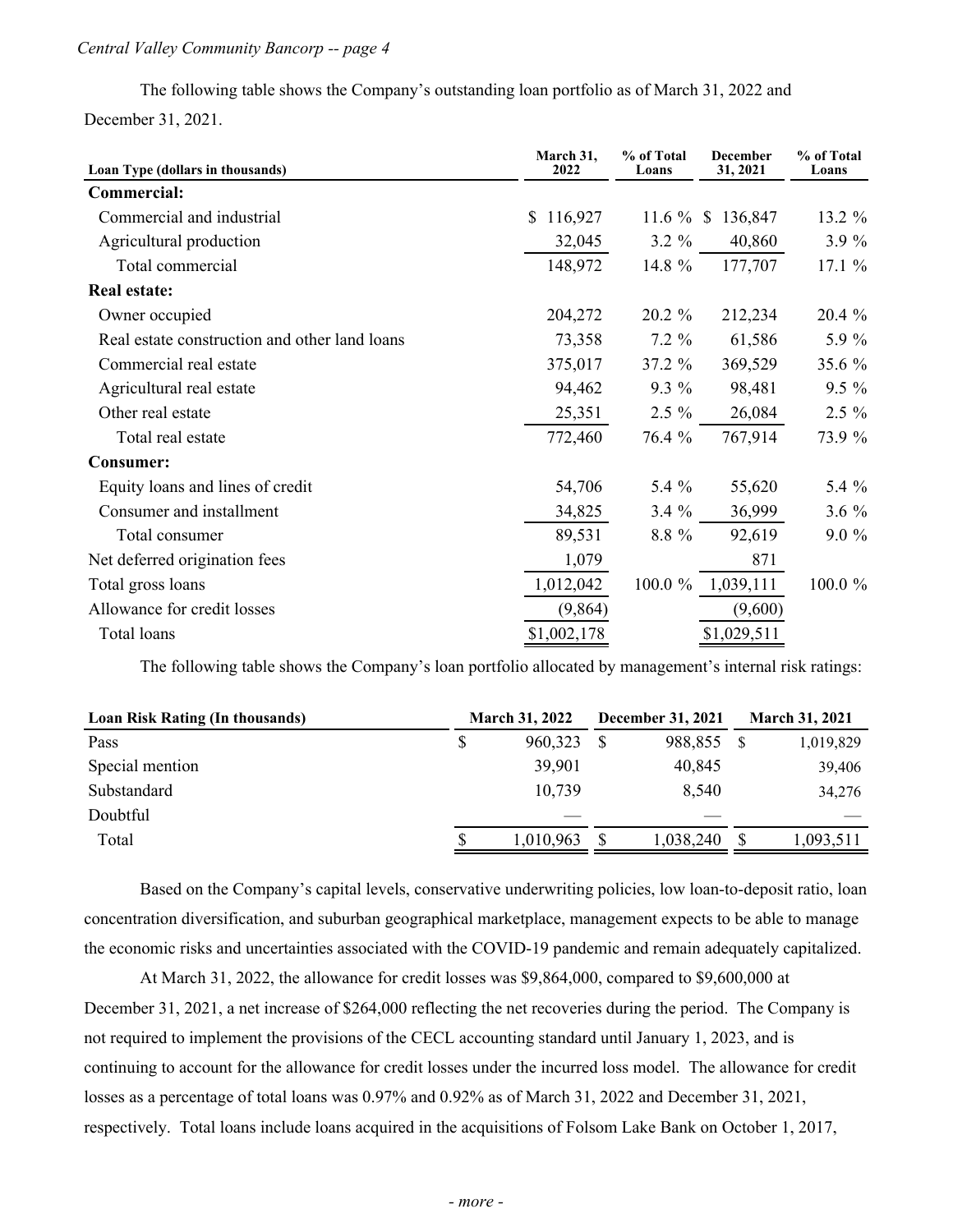Sierra Vista Bank on October 1, 2016 and Visalia Community Bank on July 1, 2013 that, at their respective acquisition dates, were recorded at fair value and did not have a related allowance for credit losses. The recorded value of acquired loans totaled \$85,346,000 at March 31, 2022 and \$93,201,000 at December 31, 2021. Excluding these acquired loans from the calculation, the allowance for credit losses to total gross loans was 1.06% and 1.01% as of March 31, 2022 and December 31, 2021, respectively, and general reserves associated with non- impaired loans to total non-impaired loans was 1.01% and 0.98%, respectively. As of March 31, 2022, gross loans included \$3,554,000 related to PPP loans, which are fully guaranteed by the SBA as compared to \$[18,553,000.00](https://18,553,000.00) at December 31, 2021. Excluding PPP loans and the acquired loans from the calculation, the allowance for credit losses to total gross loans was 1.07% and 1.04% as of March 31, 2022 and December 31, 2021, respectively. The Company believes the allowance for credit losses is adequate to provide for probable incurred credit losses within the loan portfolio at March 31, 2022.

 Total average assets for the three months ended March 31, 2022 was \$2,460,025,000 compared to \$2,104,077,000 for the three months ended March 31, 2021, an increase of \$355,948,000 or 16.92%. During the quarters ended March 31, 2022 and 2021, the loan-to-deposit ratio was 46.80% and 56.72%, respectively. Total average deposits increased \$327,974,000 or 18.00% to \$2,149,801,000 for the three months ended March 31, 2022, compared to \$1,821,827,000 for the three months ended March 31, 2021. Average interest-bearing deposits increased \$232,076,000, or 23.76%, and average non-interest bearing demand deposits increased \$95,898,000, or 11.35%, for the three months ended March 31, 2022, compared to the three months ended March 31, 2021. The Company's ratio of average non-interest bearing deposits to total deposits was 43.77% for the three months ended March 31, 2022, compared to 46.39% for the three months ended March 31, 2021.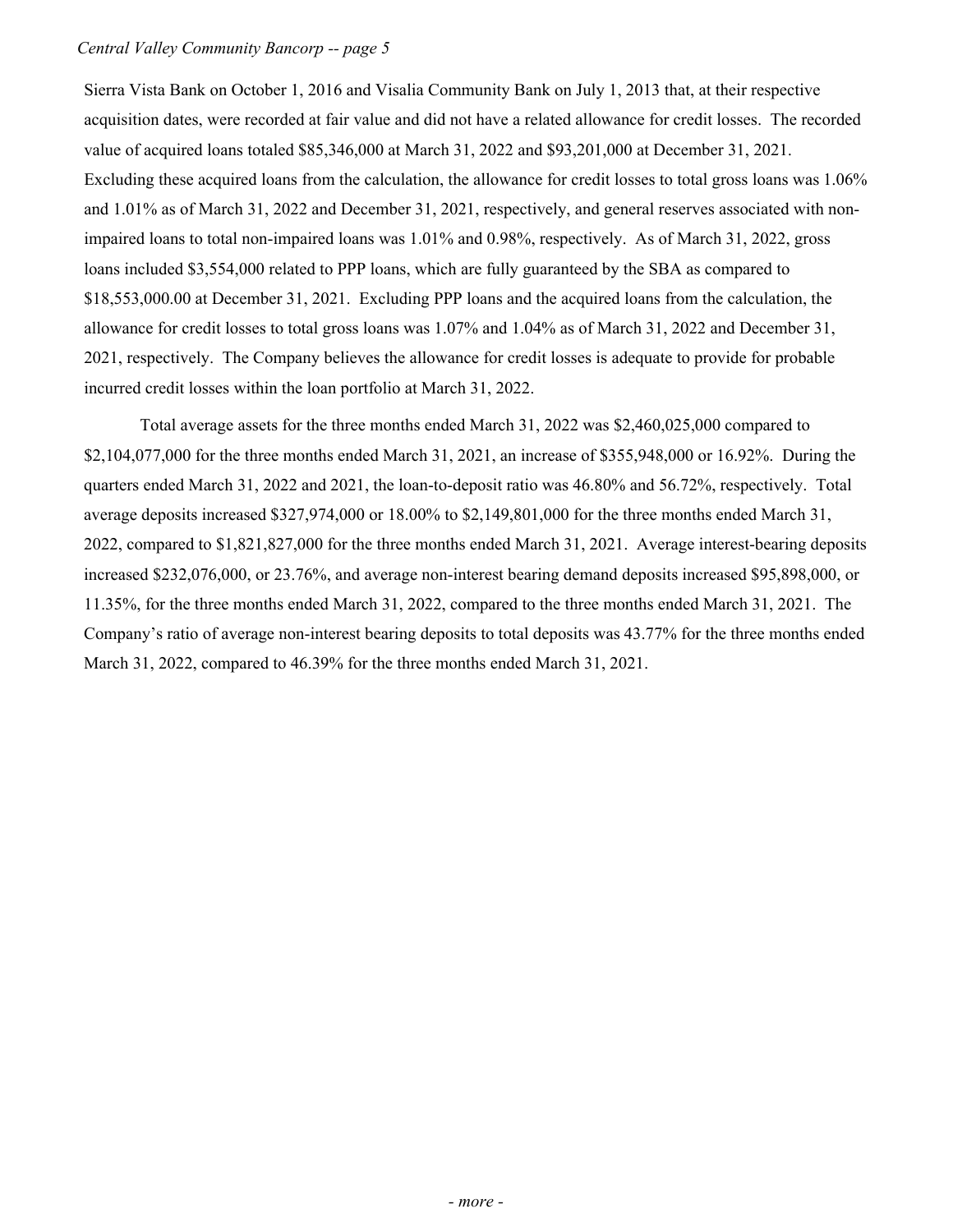The composition of the deposits at March 31, 2022 and December 31, 2021 is summarized in the table below.

| (Dollars in thousands) | March 31,<br>2022 | $%$ of<br><b>Total</b><br><b>Deposits</b> | <b>December</b><br>31, 2021 | $%$ of<br><b>Total</b><br><b>Deposits</b> |
|------------------------|-------------------|-------------------------------------------|-----------------------------|-------------------------------------------|
| NOW accounts           | \$382,907         | 17.7%                                     | 360,462<br>\$               | 17.0 %                                    |
| MMA accounts           | 558,308           | 25.8 %                                    | 511,448                     | 24.1%                                     |
| Time deposits          | 84,702            | 3.9%                                      | 90,030                      | 4.2 $%$                                   |
| Savings deposits       | 210,376           | 9.8 %                                     | 197,273                     | $9.3\%$                                   |
| Total interest-bearing | 1,236,293         | 57.2 %                                    | 1,159,213                   | 54.6 %                                    |
| Non-interest bearing   | 926,067           | 42.8 %                                    | 963,584                     | $45.4\%$                                  |
| Total deposits         | \$2,162,360       | $100.0 \%$                                | \$2,122,797                 | 100.0%                                    |

## **Non-Interest Incom**e

 The following table presents the key components of non-interest income for the current and trailing quarterly periods indicated:

|                                                                      |                   | Three months ended |                             |                 |   |                         |            |
|----------------------------------------------------------------------|-------------------|--------------------|-----------------------------|-----------------|---|-------------------------|------------|
| (Dollars in thousands)                                               | March 31,<br>2022 |                    | <b>December</b><br>31, 2021 | <b>S</b> Change |   | $\frac{0}{0}$<br>Change |            |
| Service charges                                                      | \$                | 539                | S                           | 515             | S | 24                      | 4.7 $%$    |
| Appreciation in cash surrender value of bank owned life<br>insurance |                   | 242                |                             | 244             |   | (2)                     | $(0.8)\%$  |
| Interchange fees                                                     |                   | 442                |                             | 471             |   | (29)                    | $(6.2)\%$  |
| Loan placement fees                                                  |                   | 299                |                             | 340             |   | (41)                    | $(12.1)\%$ |
| Net realized gains on sales and calls of investment securities       |                   | 206                |                             | 463             |   | (257)                   | $(55.5)\%$ |
| Federal Home Loan Bank dividends                                     |                   | 85                 |                             | 84              |   |                         | $1.2 \%$   |
| Other Income                                                         |                   | 21                 |                             | 664             |   | (643)                   | $(96.8)\%$ |
| Total non-interest income                                            |                   | 1,834              |                             | 2,781           |   | (947)                   | $(34.1)\%$ |

 Other income for the three months ended December 31, 2021 included \$228,000 of income distributions related to various SBIC fund investments. In addition, the equity investment FMV loss adjustment was \$345,000 higher during the quarter ended March 31, 2022 compared to the trailing quarter ended December 31, 2021.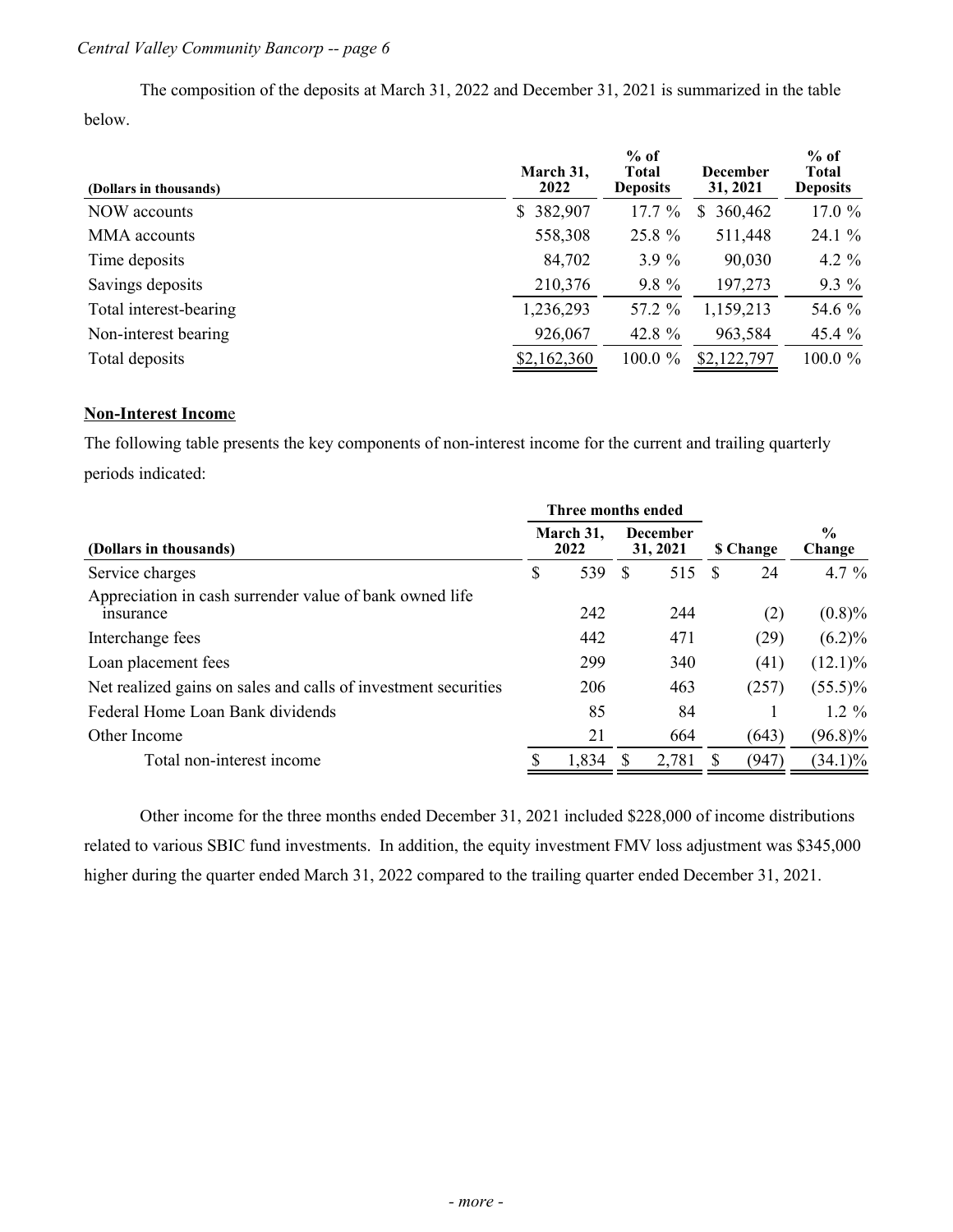The following table presents the key components of non-interest income for the periods indicated:

|                                                                      |                                        | Three months ended |   |       |   |                  |                         |  |
|----------------------------------------------------------------------|----------------------------------------|--------------------|---|-------|---|------------------|-------------------------|--|
| (Dollars in thousands)                                               | March 31,<br>March 31,<br>2022<br>2021 |                    |   |       |   | <b>\$ Change</b> | $\frac{0}{0}$<br>Change |  |
| Service charges                                                      | \$                                     | 539                | S | 432   | S | 107              | 24.8 %                  |  |
| Appreciation in cash surrender value of bank owned life<br>insurance |                                        | 242                |   | 173   |   | 69               | 39.9 %                  |  |
| Interchange fees                                                     |                                        | 442                |   | 370   |   | 72               | $19.5\%$                |  |
| Loan placement fees                                                  |                                        | 299                |   | 657   |   | (358)            | $(54.5)\%$              |  |
| Net realized gains on sales and calls of investment securities       |                                        | 206                |   |       |   | 206              | $-$ %                   |  |
| Federal Home Loan Bank dividends                                     |                                        | 85                 |   | 70    |   | 15               | $21.4\%$                |  |
| Other Income                                                         |                                        | 21                 |   | 297   |   | (276)            | $(92.9)\%$              |  |
| Total non-interest income                                            |                                        | 1,834              |   | 1,999 |   | (165)            | $(8.3)\%$               |  |

#### **Non-interest Expense**

 The following table presents the key components of non-interest expense for the current and trailing quarterly periods indicated:

|                                          | Three months ended |                             |        |                  |         |                         |  |
|------------------------------------------|--------------------|-----------------------------|--------|------------------|---------|-------------------------|--|
| (Dollars in thousands)                   | March 31,<br>2022  | <b>December</b><br>31, 2021 |        | <b>\$ Change</b> |         | $\frac{0}{0}$<br>Change |  |
| Salaries and employee benefits           | \$<br>6,944        | \$                          | 7,712  | \$               | (768)   | $(10.0)\%$              |  |
| Occupancy and equipment                  | 1,162              |                             | 1,344  |                  | (182)   | $(13.5)\%$              |  |
| <b>Information Technology</b>            | 758                |                             | 807    |                  | (49)    | $(6.1)\%$               |  |
| Regulatory assessments                   | 222                |                             | 279    |                  | (57)    | $(20.4)\%$              |  |
| Data processing expense                  | 541                |                             | 553    |                  | (12)    | $(2.2)\%$               |  |
| Professional services                    | 374                |                             | 327    |                  | 47      | 14.4 %                  |  |
| ATM/Debit card expenses                  | 195                |                             | 203    |                  | (8)     | $(3.9)\%$               |  |
| Internet banking expense                 | 21                 |                             | 58     |                  | (37)    | $(63.8)\%$              |  |
| Advertising                              | 140                |                             | 141    |                  | (1)     | $(0.7)\%$               |  |
| Directors' expenses                      | 45                 |                             | 116    |                  | (71)    | $(61.2)\%$              |  |
| Amortization of core deposit intangibles | 140                |                             | 140    |                  |         | $-$ %                   |  |
| Loan related expenses                    | 71                 |                             | 141    |                  | (70)    | $(49.6)\%$              |  |
| Personnel other                          | 103                |                             | 139    |                  | (36)    | $(25.9)\%$              |  |
| Other expense                            | 729                |                             | 802    |                  | (73)    | $(9.1)\%$               |  |
| Total non-interest expenses              | \$<br>11,445       |                             | 12,762 | \$               | (1,317) | $(10.3)\%$              |  |

 The decrease in total salaries and employee benefits was the result of a decrease of \$402,000 in officers' expenses related to the change in the discount rate used to calculate the liability for salary continuation, deferred compensation, and split dollar plans; as well as a decrease of approximately \$388,000 in salaries and benefits, offset by an increase in loan origination of \$23,000.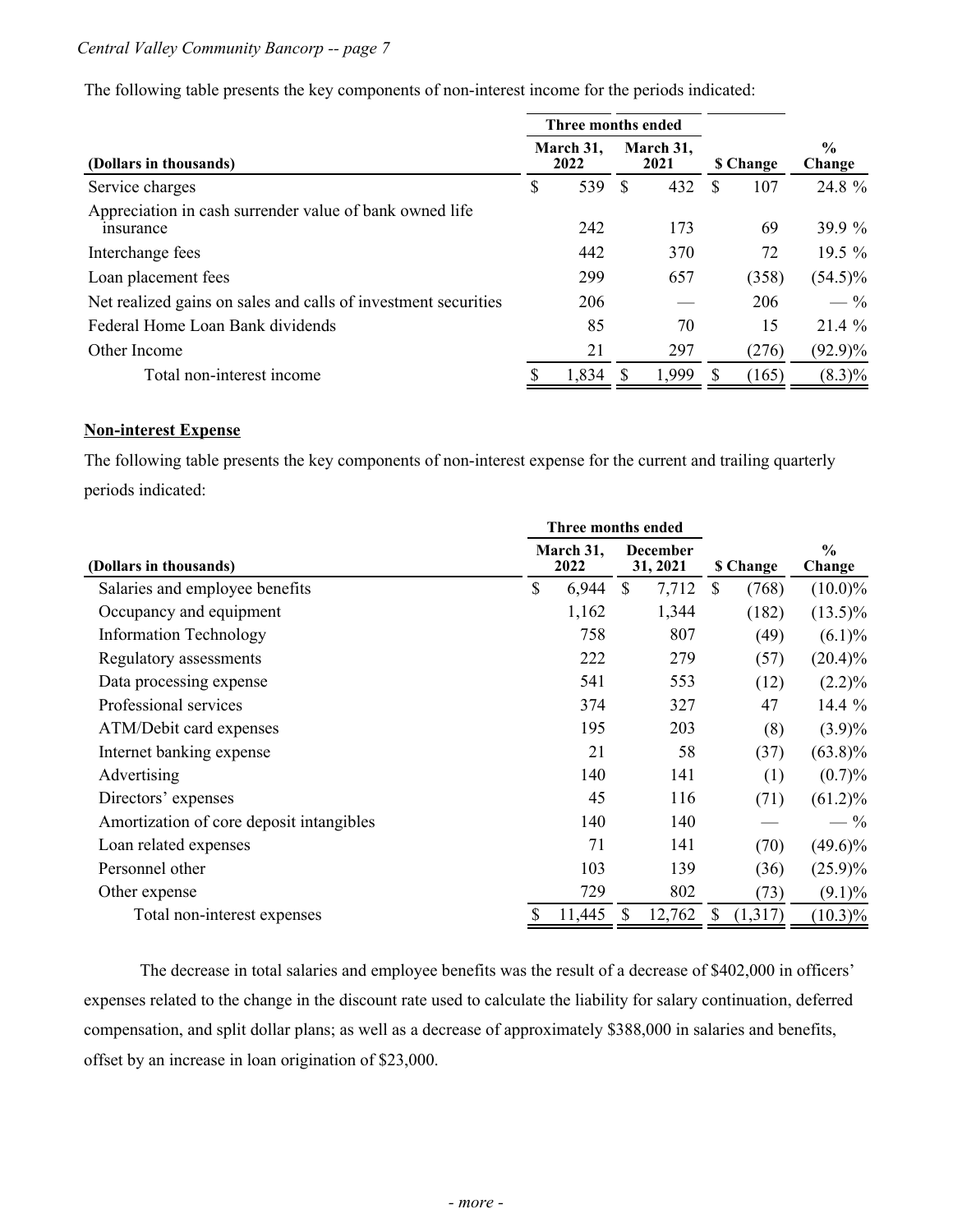|                                          | <b>Three months ended</b> |   |                   |                     |                         |
|------------------------------------------|---------------------------|---|-------------------|---------------------|-------------------------|
| (Dollars in thousands)                   | March 31,<br>2022         |   | March 31,<br>2021 | <b>\$ Change</b>    | $\frac{0}{0}$<br>Change |
| Salaries and employee benefits           | 6,944                     |   | 6,938             | 6                   | $0.1 \%$                |
| Occupancy and equipment                  | 1,162                     |   | 1,113             | 49                  | $4.4\%$                 |
| <b>Information Technology</b>            | 758                       |   | 559               | 199                 | 35.6 $%$                |
| Regulatory assessments                   | 222                       |   | 161               | 61                  | 37.9 %                  |
| Data processing expense                  | 541                       |   | 617               | (76)                | $(12.3)\%$              |
| Professional services                    | 374                       |   | 356               | 18                  | 5.1 $%$                 |
| ATM/Debit card expenses                  | 195                       |   | 225               | (30)                | $(13.3)\%$              |
| Internet banking expense                 | 21                        |   | 124               | (103)               | $(83.1)\%$              |
| Advertising                              | 140                       |   | 129               | 11                  | $8.5\%$                 |
| Directors' expenses                      | 45                        |   | 41                | 4                   | 9.8 %                   |
| Amortization of core deposit intangibles | 140                       |   | 174               | (34)                | $(19.5)\%$              |
| Loan related expenses                    | 71                        |   | 65                | 6                   | $9.2\%$                 |
| Personnel other                          | 103                       |   | 173               | (70)                | $(40.5)\%$              |
| Other expense                            | 729                       |   | 713               | 16                  | $2.2 \%$                |
| Total non-interest expenses              | 11,445                    | S | 11,388            | 57<br><sup>\$</sup> | $0.5 \%$                |
|                                          |                           |   |                   |                     |                         |

The following table presents the key components of non-interest expense for the periods indicated:

 The Company recorded an income tax provision of \$1,900,000 for the three months ended March 31, 2022, compared to \$2,487,000 for the three months ended March 31, 2021. The effective tax rate for the three months ended March 31, 2022 was 23.79% compared to 24.95% for the three months ended March 31, 2021. The effective tax rate was affected by the increase in tax-exempt interest, as well as an increase in income from the appreciation in cash surrender value of bank owned life insurance.

#### **Capital Management**

 On April 20, 2022, the Board of Directors of the Company declared a regular quarterly cash dividend of \$0.12 per share on the Company's common stock. The dividend is payable on May 20, 2022 to shareholders of record as of May 6, 2022. The Company continues to be well capitalized and expects to maintain adequate capital levels.

 Central Valley Community Bancorp trades on the NASDAQ stock exchange under the symbol CVCY. Central Valley Community Bank (CVCB), headquartered in Fresno, California, was founded in 1979 and is the sole subsidiary of Central Valley Community Bancorp. CVCB operates full-service Banking Centers throughout California's San Joaquin Valley and Greater Sacramento region, in addition to CVCB maintaining Commercial, Real Estate, and Agribusiness Lending, as well as Private Business Banking and Cash Management Departments.

 Members of Central Valley Community Bancorp's and CVCB's Board of Directors are: Daniel J. Doyle (Chairman), Daniel N. Cunningham (Vice Chairman), F. T. "Tommy" Elliott, IV, Robert J. Flautt, Gary D. Gall, James J. Kim, Andriana D. Majarian, Steven D. McDonald, Louis C. McMurray, Karen A. Musson, Dorothea D. Silva and William S. Smittcamp. Sidney B. Cox is Director Emeritus.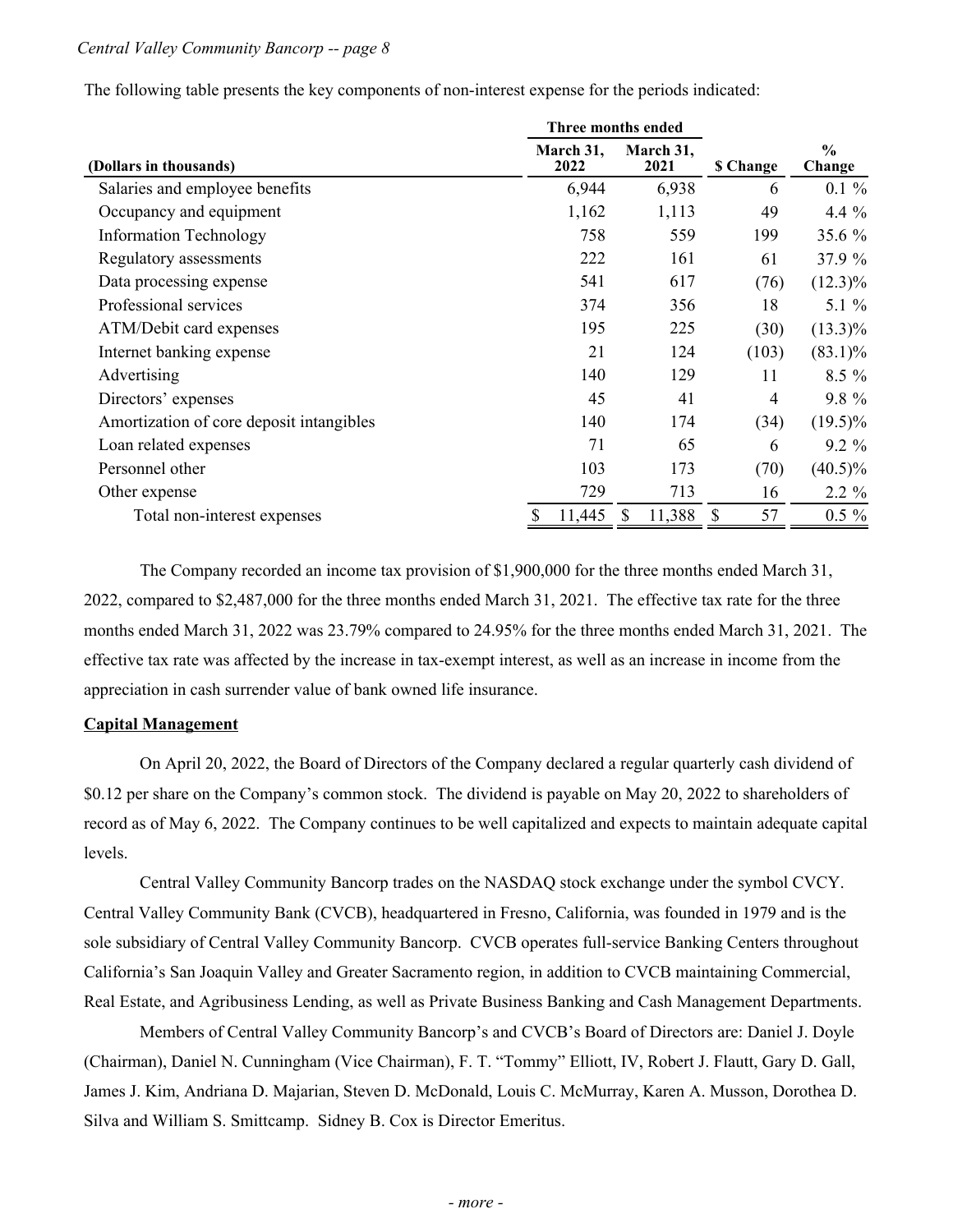More information about Central Valley Community Bancorp and Central Valley Community Bank can be found at <www.cvcb.com>. Also, visit Central Valley Community Bank on Twitter, Facebook and LinkedIn.

###

 **Forward-looking Statements**- Certain matters discussed in this press release constitute forward-looking statements within the meaning of the Private Securities Litigation Reform Act of 1995. These statements are forward-looking in nature and involve a number of risks and uncertainties. Such risks and uncertainties include, but are not limited to (1) significant increases in competitive pressure in the banking industry; (2) the impact of changes in interest rates; (3) a decline in economic conditions in the Central Valley and the Greater Sacramento Region; (4) the Company's ability to continue its internal growth at historical rates; (5) the Company's ability to maintain its net interest margin; (6) the decline in quality of the Company's earning assets; (7) a decline in credit quality; (8) changes in the regulatory environment; (9) fluctuations in the real estate market; (10) changes in business conditions and inflation; (11) changes in securities markets (12) risks associated with acquisitions, relating to difficulty in integrating combined operations and related negative impact on earnings, and incurrence of substantial expenses; (13) political developments, uncertainties or instability, catastrophic events, acts of war or terrorism, or natural disasters, such as earthquakes, drought, pandemic diseases or extreme weather events, any of which may affect services we use or affect our customers, employees or third parties with which we conduct business; (14) the uncertainties related to the Covid-19 pandemic including, but not limited to, the potential adverse effect of the pandemic on the economy, our employees and customers, and our financial performance; (15) the impact of the federal CARES Act and the significant additional lending activities undertaken by the Company in connection with the Small Business Administration's Paycheck Protection Program enacted thereunder, including risks to the Company with respect to the uncertain application by the Small Business Administration of new borrower and loan eligibility, forgiveness and audit criteria; and (16) the other risks set forth in the Company's reports filed with the Securities and Exchange Commission, including its Annual Report on Form 10-K for the year ended December 31, 2021. Therefore, the information set forth in such forward-looking statements should be carefully considered when evaluating the business prospects of the Company.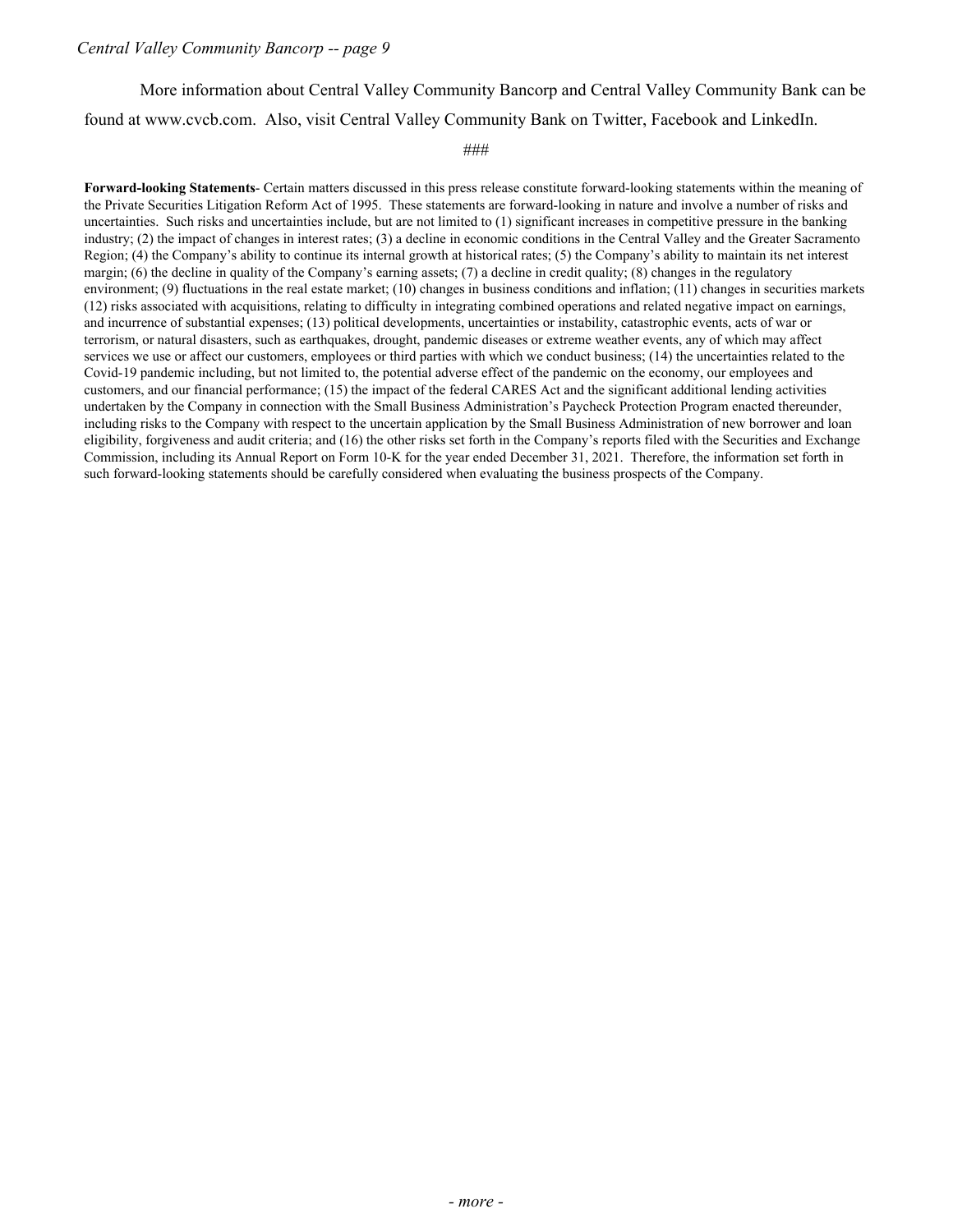#### **CENTRAL VALLEY COMMUNITY BANCORP CONSOLIDATED BALANCE SHEETS (Unaudited)**

| 2022<br>2021<br>2021<br>(In thousands, except share amounts)<br><b>ASSETS</b><br>Cash and due from banks<br>\$<br>32,263<br>S.<br>29,412<br>\$<br>31,083<br>Interest-earning deposits in other banks<br>56,574<br>183,758<br>134,055<br>Total cash and cash equivalents<br>88,837<br>163,467<br>214,841<br>Available-for-sale investment securities<br>1,161,756<br>1,109,208<br>768,719<br>7,416<br>Equity securities<br>7,071<br>7,500<br>Loans, less allowance for credit losses of \$9,864, \$9,600, and \$12,056 at March<br>31, 2022, December 31, 2021, and March 31, 2021, respectively<br>1,029,511<br>1,078,284<br>1,002,178<br>Bank premises and equipment, net<br>8,380<br>8,349<br>8,178<br>Bank owned life insurance<br>39,795<br>39,553<br>28,886<br>Federal Home Loan Bank stock<br>5,595<br>5,595<br>5,595<br>Goodwill<br>53,777<br>53,777<br>53,777<br>522<br>Core deposit intangibles<br>382<br>1,009<br>Accrued interest receivable and other assets<br>55,461<br>32,710<br>33,563<br>Total assets<br>\$2,423,030<br>\$2,450,139<br>\$2,200,523<br><b>LIABILITIES AND SHAREHOLDERS' EQUITY</b><br>Deposits:<br>Non-interest bearing<br>\$<br>926,067<br>963,584<br>885,654<br><sup>S</sup><br>S.<br>Interest bearing<br>1,236,293<br>1,159,213<br>1,036,749<br>Total deposits<br>2,122,797<br>2,162,360<br>1,922,403<br>Subordinated debentures<br>39,490<br>39,454<br>5,155<br>Accrued interest payable and other liabilities<br>29,520<br>40,043<br>31,120<br><b>Total liabilities</b><br>2,231,370<br>2,202,294<br>1,958,678<br>Shareholders' equity:<br>Preferred stock, no par value; 10,000,000 shares authorized, none issued and<br>outstanding<br>Common stock, no par value; 80,000,000 shares authorized; issued and<br>outstanding: 11,752,623, 11,916,651, and 12,524,609, at March 31, 2022,<br>December 31, 2021, and March 31, 2021, respectively<br>66,820<br>62,893<br>79,732<br>Retained earnings<br>178,054<br>173,393<br>156,851<br>Accumulated other comprehensive (loss) income, net of tax<br>(49, 287)<br>7,632<br>5,262<br>Total shareholders' equity<br>191,660<br>241,845<br>247,845<br>Total liabilities and shareholders' equity<br>\$2,423,030<br>\$2,450,139<br>\$2,200,523 | March 31, | December 31, | March 31, |
|---------------------------------------------------------------------------------------------------------------------------------------------------------------------------------------------------------------------------------------------------------------------------------------------------------------------------------------------------------------------------------------------------------------------------------------------------------------------------------------------------------------------------------------------------------------------------------------------------------------------------------------------------------------------------------------------------------------------------------------------------------------------------------------------------------------------------------------------------------------------------------------------------------------------------------------------------------------------------------------------------------------------------------------------------------------------------------------------------------------------------------------------------------------------------------------------------------------------------------------------------------------------------------------------------------------------------------------------------------------------------------------------------------------------------------------------------------------------------------------------------------------------------------------------------------------------------------------------------------------------------------------------------------------------------------------------------------------------------------------------------------------------------------------------------------------------------------------------------------------------------------------------------------------------------------------------------------------------------------------------------------------------------------------------------------------------------------------------------------------------------------------------------------------------------------------------------------------------------------|-----------|--------------|-----------|
|                                                                                                                                                                                                                                                                                                                                                                                                                                                                                                                                                                                                                                                                                                                                                                                                                                                                                                                                                                                                                                                                                                                                                                                                                                                                                                                                                                                                                                                                                                                                                                                                                                                                                                                                                                                                                                                                                                                                                                                                                                                                                                                                                                                                                                 |           |              |           |
|                                                                                                                                                                                                                                                                                                                                                                                                                                                                                                                                                                                                                                                                                                                                                                                                                                                                                                                                                                                                                                                                                                                                                                                                                                                                                                                                                                                                                                                                                                                                                                                                                                                                                                                                                                                                                                                                                                                                                                                                                                                                                                                                                                                                                                 |           |              |           |
|                                                                                                                                                                                                                                                                                                                                                                                                                                                                                                                                                                                                                                                                                                                                                                                                                                                                                                                                                                                                                                                                                                                                                                                                                                                                                                                                                                                                                                                                                                                                                                                                                                                                                                                                                                                                                                                                                                                                                                                                                                                                                                                                                                                                                                 |           |              |           |
|                                                                                                                                                                                                                                                                                                                                                                                                                                                                                                                                                                                                                                                                                                                                                                                                                                                                                                                                                                                                                                                                                                                                                                                                                                                                                                                                                                                                                                                                                                                                                                                                                                                                                                                                                                                                                                                                                                                                                                                                                                                                                                                                                                                                                                 |           |              |           |
|                                                                                                                                                                                                                                                                                                                                                                                                                                                                                                                                                                                                                                                                                                                                                                                                                                                                                                                                                                                                                                                                                                                                                                                                                                                                                                                                                                                                                                                                                                                                                                                                                                                                                                                                                                                                                                                                                                                                                                                                                                                                                                                                                                                                                                 |           |              |           |
|                                                                                                                                                                                                                                                                                                                                                                                                                                                                                                                                                                                                                                                                                                                                                                                                                                                                                                                                                                                                                                                                                                                                                                                                                                                                                                                                                                                                                                                                                                                                                                                                                                                                                                                                                                                                                                                                                                                                                                                                                                                                                                                                                                                                                                 |           |              |           |
|                                                                                                                                                                                                                                                                                                                                                                                                                                                                                                                                                                                                                                                                                                                                                                                                                                                                                                                                                                                                                                                                                                                                                                                                                                                                                                                                                                                                                                                                                                                                                                                                                                                                                                                                                                                                                                                                                                                                                                                                                                                                                                                                                                                                                                 |           |              |           |
|                                                                                                                                                                                                                                                                                                                                                                                                                                                                                                                                                                                                                                                                                                                                                                                                                                                                                                                                                                                                                                                                                                                                                                                                                                                                                                                                                                                                                                                                                                                                                                                                                                                                                                                                                                                                                                                                                                                                                                                                                                                                                                                                                                                                                                 |           |              |           |
|                                                                                                                                                                                                                                                                                                                                                                                                                                                                                                                                                                                                                                                                                                                                                                                                                                                                                                                                                                                                                                                                                                                                                                                                                                                                                                                                                                                                                                                                                                                                                                                                                                                                                                                                                                                                                                                                                                                                                                                                                                                                                                                                                                                                                                 |           |              |           |
|                                                                                                                                                                                                                                                                                                                                                                                                                                                                                                                                                                                                                                                                                                                                                                                                                                                                                                                                                                                                                                                                                                                                                                                                                                                                                                                                                                                                                                                                                                                                                                                                                                                                                                                                                                                                                                                                                                                                                                                                                                                                                                                                                                                                                                 |           |              |           |
|                                                                                                                                                                                                                                                                                                                                                                                                                                                                                                                                                                                                                                                                                                                                                                                                                                                                                                                                                                                                                                                                                                                                                                                                                                                                                                                                                                                                                                                                                                                                                                                                                                                                                                                                                                                                                                                                                                                                                                                                                                                                                                                                                                                                                                 |           |              |           |
|                                                                                                                                                                                                                                                                                                                                                                                                                                                                                                                                                                                                                                                                                                                                                                                                                                                                                                                                                                                                                                                                                                                                                                                                                                                                                                                                                                                                                                                                                                                                                                                                                                                                                                                                                                                                                                                                                                                                                                                                                                                                                                                                                                                                                                 |           |              |           |
|                                                                                                                                                                                                                                                                                                                                                                                                                                                                                                                                                                                                                                                                                                                                                                                                                                                                                                                                                                                                                                                                                                                                                                                                                                                                                                                                                                                                                                                                                                                                                                                                                                                                                                                                                                                                                                                                                                                                                                                                                                                                                                                                                                                                                                 |           |              |           |
|                                                                                                                                                                                                                                                                                                                                                                                                                                                                                                                                                                                                                                                                                                                                                                                                                                                                                                                                                                                                                                                                                                                                                                                                                                                                                                                                                                                                                                                                                                                                                                                                                                                                                                                                                                                                                                                                                                                                                                                                                                                                                                                                                                                                                                 |           |              |           |
|                                                                                                                                                                                                                                                                                                                                                                                                                                                                                                                                                                                                                                                                                                                                                                                                                                                                                                                                                                                                                                                                                                                                                                                                                                                                                                                                                                                                                                                                                                                                                                                                                                                                                                                                                                                                                                                                                                                                                                                                                                                                                                                                                                                                                                 |           |              |           |
|                                                                                                                                                                                                                                                                                                                                                                                                                                                                                                                                                                                                                                                                                                                                                                                                                                                                                                                                                                                                                                                                                                                                                                                                                                                                                                                                                                                                                                                                                                                                                                                                                                                                                                                                                                                                                                                                                                                                                                                                                                                                                                                                                                                                                                 |           |              |           |
|                                                                                                                                                                                                                                                                                                                                                                                                                                                                                                                                                                                                                                                                                                                                                                                                                                                                                                                                                                                                                                                                                                                                                                                                                                                                                                                                                                                                                                                                                                                                                                                                                                                                                                                                                                                                                                                                                                                                                                                                                                                                                                                                                                                                                                 |           |              |           |
|                                                                                                                                                                                                                                                                                                                                                                                                                                                                                                                                                                                                                                                                                                                                                                                                                                                                                                                                                                                                                                                                                                                                                                                                                                                                                                                                                                                                                                                                                                                                                                                                                                                                                                                                                                                                                                                                                                                                                                                                                                                                                                                                                                                                                                 |           |              |           |
|                                                                                                                                                                                                                                                                                                                                                                                                                                                                                                                                                                                                                                                                                                                                                                                                                                                                                                                                                                                                                                                                                                                                                                                                                                                                                                                                                                                                                                                                                                                                                                                                                                                                                                                                                                                                                                                                                                                                                                                                                                                                                                                                                                                                                                 |           |              |           |
|                                                                                                                                                                                                                                                                                                                                                                                                                                                                                                                                                                                                                                                                                                                                                                                                                                                                                                                                                                                                                                                                                                                                                                                                                                                                                                                                                                                                                                                                                                                                                                                                                                                                                                                                                                                                                                                                                                                                                                                                                                                                                                                                                                                                                                 |           |              |           |
|                                                                                                                                                                                                                                                                                                                                                                                                                                                                                                                                                                                                                                                                                                                                                                                                                                                                                                                                                                                                                                                                                                                                                                                                                                                                                                                                                                                                                                                                                                                                                                                                                                                                                                                                                                                                                                                                                                                                                                                                                                                                                                                                                                                                                                 |           |              |           |
|                                                                                                                                                                                                                                                                                                                                                                                                                                                                                                                                                                                                                                                                                                                                                                                                                                                                                                                                                                                                                                                                                                                                                                                                                                                                                                                                                                                                                                                                                                                                                                                                                                                                                                                                                                                                                                                                                                                                                                                                                                                                                                                                                                                                                                 |           |              |           |
|                                                                                                                                                                                                                                                                                                                                                                                                                                                                                                                                                                                                                                                                                                                                                                                                                                                                                                                                                                                                                                                                                                                                                                                                                                                                                                                                                                                                                                                                                                                                                                                                                                                                                                                                                                                                                                                                                                                                                                                                                                                                                                                                                                                                                                 |           |              |           |
|                                                                                                                                                                                                                                                                                                                                                                                                                                                                                                                                                                                                                                                                                                                                                                                                                                                                                                                                                                                                                                                                                                                                                                                                                                                                                                                                                                                                                                                                                                                                                                                                                                                                                                                                                                                                                                                                                                                                                                                                                                                                                                                                                                                                                                 |           |              |           |
|                                                                                                                                                                                                                                                                                                                                                                                                                                                                                                                                                                                                                                                                                                                                                                                                                                                                                                                                                                                                                                                                                                                                                                                                                                                                                                                                                                                                                                                                                                                                                                                                                                                                                                                                                                                                                                                                                                                                                                                                                                                                                                                                                                                                                                 |           |              |           |
|                                                                                                                                                                                                                                                                                                                                                                                                                                                                                                                                                                                                                                                                                                                                                                                                                                                                                                                                                                                                                                                                                                                                                                                                                                                                                                                                                                                                                                                                                                                                                                                                                                                                                                                                                                                                                                                                                                                                                                                                                                                                                                                                                                                                                                 |           |              |           |
|                                                                                                                                                                                                                                                                                                                                                                                                                                                                                                                                                                                                                                                                                                                                                                                                                                                                                                                                                                                                                                                                                                                                                                                                                                                                                                                                                                                                                                                                                                                                                                                                                                                                                                                                                                                                                                                                                                                                                                                                                                                                                                                                                                                                                                 |           |              |           |
|                                                                                                                                                                                                                                                                                                                                                                                                                                                                                                                                                                                                                                                                                                                                                                                                                                                                                                                                                                                                                                                                                                                                                                                                                                                                                                                                                                                                                                                                                                                                                                                                                                                                                                                                                                                                                                                                                                                                                                                                                                                                                                                                                                                                                                 |           |              |           |
|                                                                                                                                                                                                                                                                                                                                                                                                                                                                                                                                                                                                                                                                                                                                                                                                                                                                                                                                                                                                                                                                                                                                                                                                                                                                                                                                                                                                                                                                                                                                                                                                                                                                                                                                                                                                                                                                                                                                                                                                                                                                                                                                                                                                                                 |           |              |           |
|                                                                                                                                                                                                                                                                                                                                                                                                                                                                                                                                                                                                                                                                                                                                                                                                                                                                                                                                                                                                                                                                                                                                                                                                                                                                                                                                                                                                                                                                                                                                                                                                                                                                                                                                                                                                                                                                                                                                                                                                                                                                                                                                                                                                                                 |           |              |           |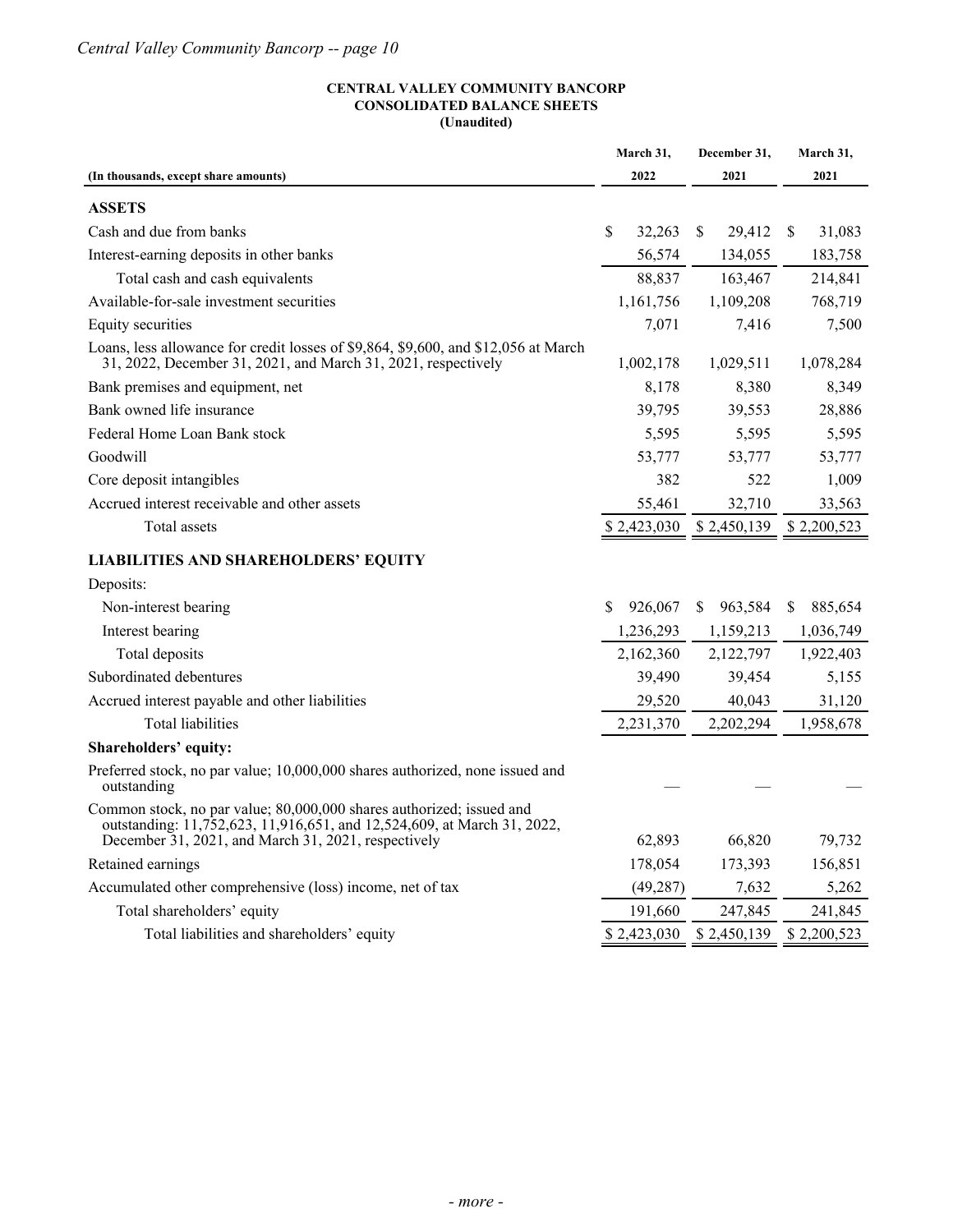#### **CENTRAL VALLEY COMMUNITY BANCORP CONDENSED CONSOLIDATED INCOME STATEMENTS (Unaudited)**

| March 31,<br>December 31,<br>March 31,<br>2022<br>2021<br>2021<br>(In thousands, except share and per-share amounts)<br><b>INTEREST INCOME:</b><br>\$<br>Interest and fees on loans<br>12,161<br>\$<br>13,548<br><sup>\$</sup><br>13,765<br>Interest on deposits in other banks<br>57<br>40<br>32<br>Interest and dividends on investment securities:<br>Taxable<br>4,524<br>4,106<br>2,733<br>Exempt from Federal income taxes<br>1,440<br>1,463<br>1,317<br>Total interest income<br>18,182<br>19,157<br>17,847<br><b>INTEREST EXPENSE:</b><br>Interest on deposits<br>252<br>253<br>268<br>Interest on subordinated debentures<br>333<br>196<br>24<br>585<br>449<br>292<br>Total interest expense<br>Net interest income before provision for credit losses<br>17,597<br>18,708<br>17,555<br>(REVERSAL OF) PROVISION FOR CREDIT LOSSES<br>(500)<br>(1,800)<br>17,597<br>Net interest income after provision for credit losses<br>19,208<br>19,355<br>NON-INTEREST INCOME:<br>Service charges<br>539<br>515<br>432<br>Net realized gains on sales and calls of investment securities<br>206<br>463 |              | For the Three Months Ended, |       |  |       |  |       |  |
|------------------------------------------------------------------------------------------------------------------------------------------------------------------------------------------------------------------------------------------------------------------------------------------------------------------------------------------------------------------------------------------------------------------------------------------------------------------------------------------------------------------------------------------------------------------------------------------------------------------------------------------------------------------------------------------------------------------------------------------------------------------------------------------------------------------------------------------------------------------------------------------------------------------------------------------------------------------------------------------------------------------------------------------------------------------------------------------------------|--------------|-----------------------------|-------|--|-------|--|-------|--|
|                                                                                                                                                                                                                                                                                                                                                                                                                                                                                                                                                                                                                                                                                                                                                                                                                                                                                                                                                                                                                                                                                                      |              |                             |       |  |       |  |       |  |
|                                                                                                                                                                                                                                                                                                                                                                                                                                                                                                                                                                                                                                                                                                                                                                                                                                                                                                                                                                                                                                                                                                      |              |                             |       |  |       |  |       |  |
|                                                                                                                                                                                                                                                                                                                                                                                                                                                                                                                                                                                                                                                                                                                                                                                                                                                                                                                                                                                                                                                                                                      |              |                             |       |  |       |  |       |  |
|                                                                                                                                                                                                                                                                                                                                                                                                                                                                                                                                                                                                                                                                                                                                                                                                                                                                                                                                                                                                                                                                                                      |              |                             |       |  |       |  |       |  |
|                                                                                                                                                                                                                                                                                                                                                                                                                                                                                                                                                                                                                                                                                                                                                                                                                                                                                                                                                                                                                                                                                                      |              |                             |       |  |       |  |       |  |
|                                                                                                                                                                                                                                                                                                                                                                                                                                                                                                                                                                                                                                                                                                                                                                                                                                                                                                                                                                                                                                                                                                      |              |                             |       |  |       |  |       |  |
|                                                                                                                                                                                                                                                                                                                                                                                                                                                                                                                                                                                                                                                                                                                                                                                                                                                                                                                                                                                                                                                                                                      |              |                             |       |  |       |  |       |  |
|                                                                                                                                                                                                                                                                                                                                                                                                                                                                                                                                                                                                                                                                                                                                                                                                                                                                                                                                                                                                                                                                                                      |              |                             |       |  |       |  |       |  |
|                                                                                                                                                                                                                                                                                                                                                                                                                                                                                                                                                                                                                                                                                                                                                                                                                                                                                                                                                                                                                                                                                                      |              |                             |       |  |       |  |       |  |
|                                                                                                                                                                                                                                                                                                                                                                                                                                                                                                                                                                                                                                                                                                                                                                                                                                                                                                                                                                                                                                                                                                      |              |                             |       |  |       |  |       |  |
|                                                                                                                                                                                                                                                                                                                                                                                                                                                                                                                                                                                                                                                                                                                                                                                                                                                                                                                                                                                                                                                                                                      |              |                             |       |  |       |  |       |  |
|                                                                                                                                                                                                                                                                                                                                                                                                                                                                                                                                                                                                                                                                                                                                                                                                                                                                                                                                                                                                                                                                                                      |              |                             |       |  |       |  |       |  |
|                                                                                                                                                                                                                                                                                                                                                                                                                                                                                                                                                                                                                                                                                                                                                                                                                                                                                                                                                                                                                                                                                                      |              |                             |       |  |       |  |       |  |
|                                                                                                                                                                                                                                                                                                                                                                                                                                                                                                                                                                                                                                                                                                                                                                                                                                                                                                                                                                                                                                                                                                      |              |                             |       |  |       |  |       |  |
|                                                                                                                                                                                                                                                                                                                                                                                                                                                                                                                                                                                                                                                                                                                                                                                                                                                                                                                                                                                                                                                                                                      |              |                             |       |  |       |  |       |  |
|                                                                                                                                                                                                                                                                                                                                                                                                                                                                                                                                                                                                                                                                                                                                                                                                                                                                                                                                                                                                                                                                                                      |              |                             |       |  |       |  |       |  |
|                                                                                                                                                                                                                                                                                                                                                                                                                                                                                                                                                                                                                                                                                                                                                                                                                                                                                                                                                                                                                                                                                                      |              |                             |       |  |       |  |       |  |
|                                                                                                                                                                                                                                                                                                                                                                                                                                                                                                                                                                                                                                                                                                                                                                                                                                                                                                                                                                                                                                                                                                      |              |                             |       |  |       |  |       |  |
|                                                                                                                                                                                                                                                                                                                                                                                                                                                                                                                                                                                                                                                                                                                                                                                                                                                                                                                                                                                                                                                                                                      |              |                             |       |  |       |  |       |  |
|                                                                                                                                                                                                                                                                                                                                                                                                                                                                                                                                                                                                                                                                                                                                                                                                                                                                                                                                                                                                                                                                                                      | Other income |                             | 1,089 |  | 1,803 |  | 1,567 |  |
| Total non-interest income<br>1,834<br>2,781<br>1,999                                                                                                                                                                                                                                                                                                                                                                                                                                                                                                                                                                                                                                                                                                                                                                                                                                                                                                                                                                                                                                                 |              |                             |       |  |       |  |       |  |
| NON-INTEREST EXPENSES:                                                                                                                                                                                                                                                                                                                                                                                                                                                                                                                                                                                                                                                                                                                                                                                                                                                                                                                                                                                                                                                                               |              |                             |       |  |       |  |       |  |
| Salaries and employee benefits<br>6,944<br>7,712<br>6,938                                                                                                                                                                                                                                                                                                                                                                                                                                                                                                                                                                                                                                                                                                                                                                                                                                                                                                                                                                                                                                            |              |                             |       |  |       |  |       |  |
| Occupancy and equipment<br>1,344<br>1,162<br>1,113                                                                                                                                                                                                                                                                                                                                                                                                                                                                                                                                                                                                                                                                                                                                                                                                                                                                                                                                                                                                                                                   |              |                             |       |  |       |  |       |  |
| 3,339<br>3,706<br>Other expense<br>3,337                                                                                                                                                                                                                                                                                                                                                                                                                                                                                                                                                                                                                                                                                                                                                                                                                                                                                                                                                                                                                                                             |              |                             |       |  |       |  |       |  |
| 12,762<br>Total non-interest expenses<br>11,445<br>11,388                                                                                                                                                                                                                                                                                                                                                                                                                                                                                                                                                                                                                                                                                                                                                                                                                                                                                                                                                                                                                                            |              |                             |       |  |       |  |       |  |
| Income before provision for income taxes<br>7,986<br>9,227<br>9,966                                                                                                                                                                                                                                                                                                                                                                                                                                                                                                                                                                                                                                                                                                                                                                                                                                                                                                                                                                                                                                  |              |                             |       |  |       |  |       |  |
| PROVISION FOR INCOME TAXES<br>1,900<br>2,389<br>2,487                                                                                                                                                                                                                                                                                                                                                                                                                                                                                                                                                                                                                                                                                                                                                                                                                                                                                                                                                                                                                                                |              |                             |       |  |       |  |       |  |
| Net income<br>\$<br>6,086<br>6,838<br>\$<br>7,479<br><sup>\$</sup>                                                                                                                                                                                                                                                                                                                                                                                                                                                                                                                                                                                                                                                                                                                                                                                                                                                                                                                                                                                                                                   |              |                             |       |  |       |  |       |  |
| Net income per common share:                                                                                                                                                                                                                                                                                                                                                                                                                                                                                                                                                                                                                                                                                                                                                                                                                                                                                                                                                                                                                                                                         |              |                             |       |  |       |  |       |  |
| Basic earnings per common share<br>0.51<br>0.57<br>\$<br>- \$<br>0.60                                                                                                                                                                                                                                                                                                                                                                                                                                                                                                                                                                                                                                                                                                                                                                                                                                                                                                                                                                                                                                |              |                             |       |  |       |  |       |  |
| Weighted average common shares used in basic computation<br>11,829,245<br>11,956,045<br>12,495,606                                                                                                                                                                                                                                                                                                                                                                                                                                                                                                                                                                                                                                                                                                                                                                                                                                                                                                                                                                                                   |              |                             |       |  |       |  |       |  |
| Diluted earnings per common share<br>0.51<br>\$<br>0.57<br>\$<br>\$<br>0.60                                                                                                                                                                                                                                                                                                                                                                                                                                                                                                                                                                                                                                                                                                                                                                                                                                                                                                                                                                                                                          |              |                             |       |  |       |  |       |  |
| Weighted average common shares used in diluted computation<br>11,994,590<br>11,872,025<br>12,547,137                                                                                                                                                                                                                                                                                                                                                                                                                                                                                                                                                                                                                                                                                                                                                                                                                                                                                                                                                                                                 |              |                             |       |  |       |  |       |  |
| Cash dividends per common share<br>0.12<br>0.12<br>\$<br>\$<br>$\boldsymbol{\mathsf{S}}$<br>0.11                                                                                                                                                                                                                                                                                                                                                                                                                                                                                                                                                                                                                                                                                                                                                                                                                                                                                                                                                                                                     |              |                             |       |  |       |  |       |  |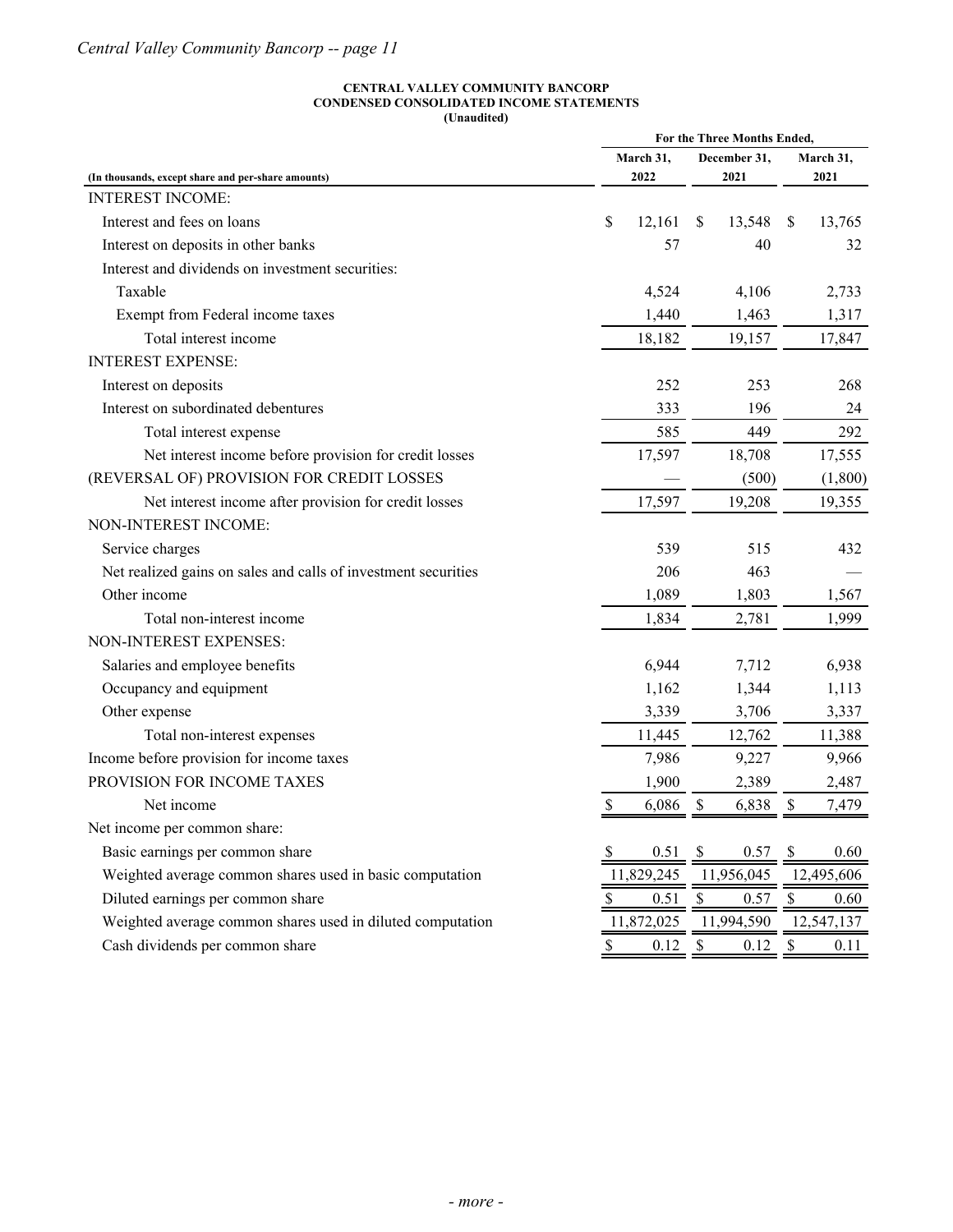#### **CENTRAL VALLEY COMMUNITY BANCORP CONDENSED CONSOLIDATED INCOME STATEMENTS**

**(Unaudited)**

|                                                            | Mar. 31,     |   | Dec. 31,   | Sep. 30,      |            |    | Jun. 30,   |      | Mar. 31,   |
|------------------------------------------------------------|--------------|---|------------|---------------|------------|----|------------|------|------------|
| For the three months ended                                 | 2022         |   | 2021       |               | 2021       |    | 2021       | 2021 |            |
| (In thousands, except share and per share amounts)         |              |   |            |               |            |    |            |      |            |
| Net interest income                                        | \$<br>17,597 | S | 18,708     | <sup>\$</sup> | 18,210     | -S | 18,081     | S    | 17,555     |
| (Reversal of) provision for credit losses                  |              |   | (500)      |               | (500)      |    | (1,500)    |      | (1,800)    |
| Net interest income after provision for credit losses      | 17,597       |   | 19,208     |               | 18,710     |    | 19,581     |      | 19,355     |
| Total non-interest income                                  | 1,834        |   | 2,781      |               | 2,148      |    | 2,077      |      | 1,999      |
| Total non-interest expense                                 | 11,445       |   | 12,762     |               | 12,062     |    | 11,630     |      | 11,388     |
| Provision for income taxes                                 | 1,900        |   | 2,389      |               | 2,275      |    | 2,465      |      | 2,487      |
| Net income                                                 | 6,086        |   | 6,838      |               | 6,521      |    | 7,563      |      | 7,479      |
| Basic earnings per common share                            | 0.51         | S | 0.57       |               | 0.54       |    | 0.61       | S    | 0.60       |
| Weighted average common shares used in basic computation   | 11,829,245   |   | 11,956,045 |               | 12,007,689 |    | 12,498,809 |      | 12,495,606 |
| Diluted earnings per common share                          | 0.51         |   | 0.57       |               | 0.54       |    | 0.60       |      | 0.60       |
| Weighted average common shares used in diluted computation | 11,872,025   |   | 11,994,590 |               | 12,044,896 |    | 12.548.044 |      | 12,547,137 |

#### **CENTRAL VALLEY COMMUNITY BANCORP SELECTED RATIOS (Unaudited)**

|                                                                                     | Mar. 31,<br>Dec. 31, |            | Sep. 30, |            | Jun. 30, |            | Mar. 31,      |           |               |            |
|-------------------------------------------------------------------------------------|----------------------|------------|----------|------------|----------|------------|---------------|-----------|---------------|------------|
| As of and for the three months ended                                                |                      | 2022       |          | 2021       | 2021     |            | 2021          |           | 2021          |            |
| (Dollars in thousands, except per share amounts)                                    |                      |            |          |            |          |            |               |           |               |            |
| Allowance for credit losses to total loans                                          |                      | 0.97%      |          | 0.92%      |          | $0.93\%$   |               | 0.98%     |               | $1.11\%$   |
| Non-performing assets to total assets                                               |                      | 0.01%      |          | $0.04\%$   |          | $0.07 \%$  |               | $0.09\%$  |               | $0.17 \%$  |
| Total non-performing assets                                                         | \$                   | 292        | \$       | 946        | \$       | 1,597      | \$            | 2,035     | \$            | 3,783      |
| Total nonaccrual loans                                                              | \$                   | 292        | \$       | 946        | \$       | 1,597      | \$            | 2,035     | \$            | 3,783      |
| Total substandard loans                                                             | \$                   | 10,739     | \$       | 8,540      | S        | 23,065     | \$            | 32,938    | \$            | 34,276     |
| Total special mention loans                                                         | \$                   | 39,901     | S        | 40,845     | S        | 26,612     | \$            | 18,710    | \$            | 39,406     |
| Net loan charge-offs (recoveries)                                                   | \$                   | (264)      | \$       | (39)       | S        | (122)      | \$            | 117       | \$            | (941)      |
| Net charge-offs (recoveries) to average loans (annualized)                          |                      | $(0.10)\%$ |          | $(0.01)\%$ |          | $(0.05)\%$ |               | $0.04\%$  |               | $(0.35)\%$ |
| Book value per share                                                                | \$                   | 16.31      | \$       | 20.80      | \$       | 20.57      | \$            | 20.36     | \$            | 19.31      |
| Tangible book value per share                                                       | \$                   | 11.70      | \$       | 16.24      | \$       | 16.03      | \$            | 15.93     | S             | 14.94      |
| Tangible common equity                                                              |                      | \$137,501  |          | \$193,546  |          | \$192,109  |               | \$196,437 |               | \$187,059  |
| Cost of total deposits                                                              |                      | $0.05\%$   |          | $0.05 \%$  |          | $0.05 \%$  |               | $0.05 \%$ |               | $0.06\%$   |
| Interest and dividends on investment securities exempt from Federal<br>income taxes | <sup>\$</sup>        | 1,440      | \$       | 1,463      | \$       | 1,417      | <sup>\$</sup> | 1,409     | <sup>\$</sup> | 1,317      |
| Net interest margin (calculated on a fully tax equivalent basis) (1)                |                      | 3.19 %     |          | 3.39 %     |          | 3.47 %     |               | 3.60 %    |               | 3.76 %     |
| Return on average assets (2)                                                        |                      | $0.99\%$   |          | $1.13\%$   |          | $1.13\%$   |               | $1.36\%$  |               | $1.42 \%$  |
| Return on average equity (2)                                                        |                      | 10.51 %    |          | 11.21 %    |          | 10.41 %    |               | 12.25 %   |               | 12.17 %    |
| Loan to deposit ratio                                                               |                      | 46.80 %    |          | 48.95 %    |          | 52.65 %    |               | 54.06 %   |               | 56.72 %    |
| Efficiency ratio                                                                    |                      | 57.66 %    |          | 58.94 %    |          | 57.66 %    |               | 55.58 %   |               | 56.34 %    |
| Tier 1 leverage - Bancorp                                                           |                      | 7.87 %     |          | 8.03 %     |          | 8.24 %     |               | 8.63 %    |               | 9.09%      |
| Tier 1 leverage - Bank                                                              |                      | 8.54%      |          | 8.47 %     |          | 8.18 %     |               | 8.51 %    |               | $9.03\%$   |
| Common equity tier 1 - Bancorp                                                      |                      | 12.06 %    |          | 12.48 %    |          | 12.34 %    |               | 13.43 %   |               | 14.38 %    |
| Common equity tier 1 - Bank                                                         |                      | 13.43 %    |          | 13.52 %    |          | 12.59 %    |               | 13.61 %   |               | 14.68 %    |
| Tier 1 risk-based capital - Bancorp                                                 |                      | 12.38 %    |          | 12.82 %    |          | 12.68 %    |               | 13.80 %   |               | 14.78 %    |
| Tier 1 risk-based capital - Bank                                                    |                      | 13.43 %    |          | 13.52 %    |          | 12.59 %    |               | 13.61 %   |               | 14.68 %    |
| Total risk-based capital - Bancorp                                                  |                      | 15.27 %    |          | 15.80 %    |          | 13.39 %    |               | 14.58 %   |               | 15.76 %    |
| Total risk based capital - Bank                                                     |                      | 14.08 %    |          | 14.18 %    |          | 13.29 %    |               | 14.40 %   |               | 15.66 %    |

(1) Net Interest Margin is computed by dividing annualized quarterly net interest income by quarterly average interest-bearing assets.

(2) Computed by annualizing quarterly net income.